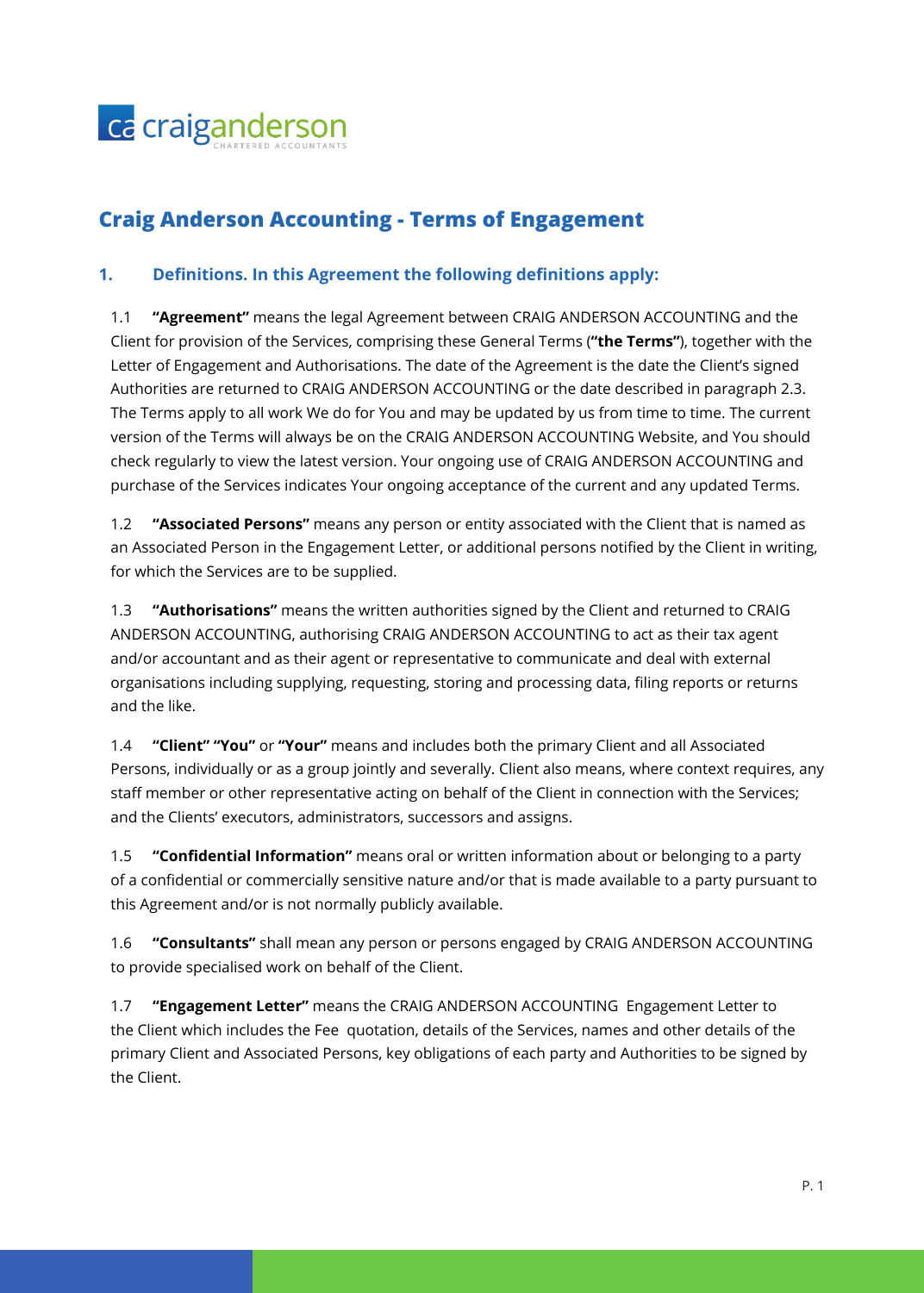

1.8 **"Fee"** means the Fee/s payable by the Client as set out in the Engagement Letter or amended from time to time pursuant to this Agreement

1.9 **"Information"** means any electronic or paper information, data or document, in any location including but not limited to Client instructions to CRAIG ANDERSON ACCOUNTING, emails, work papers, vehicle log books notes, staff records, worksheets, work in progress, bank account records, receipts, invoices and other source documents, financial reports, management accounts and reports, financial statements, tax returns; provided or supplied or compiled or created by either party in the course of CRAIG ANDERSON ACCOUNTING carrying out and providing the Services.

1.10 **"In writing"** or **"written"** means and includes emails, scanned documents, electronically

signed and stored or transmitted data.

1.11 **"Personal Information"** means identifying information about a person such as name, email address, telephone number, bank account details, taxation details, and accounting and financial information.

1.12 **"CRAIG ANDERSON CHARTERED ACCOUNTANTS" "We" "Our"** or **"Us"** means the CRAIG ANDERSON ACCOUNTING providing the Services pursuant to this Agreement and where applicable its staff, owners or officers.

1.13 **"Services"** mean all accounting, bookkeeping, tax agent and related services, advice and Information provided by CRAIG ANDERSON ACCOUNTING to the Client as detailed in the Engagement Letter and as may be updated from time to time pursuant to this Agreement.

# **2. The Services**

2.1 In consideration of the Fee, CRAIG ANDERSON ACCOUNTING agrees to provide the Services, and by signing the Authorities the Client agrees to pay the Fee and to comply with its obligations as provided for in this Agreement.

2.2 CRAIG ANDERSON ACCOUNTING is not responsible to any person other than the Client for the Services or any part of them.

2.3 In the event the Client has been given an Engagement Letter but does not sign and return the Authorities to CRAIG ANDERSON ACCOUNTING, the Client shall be deemed to have given the Authorities upon the earlier of:

- (a) Making any request for the Services to be provided; and/or
- (b) Accepting the Services and/or
- (c) Payment of any invoice by the Client.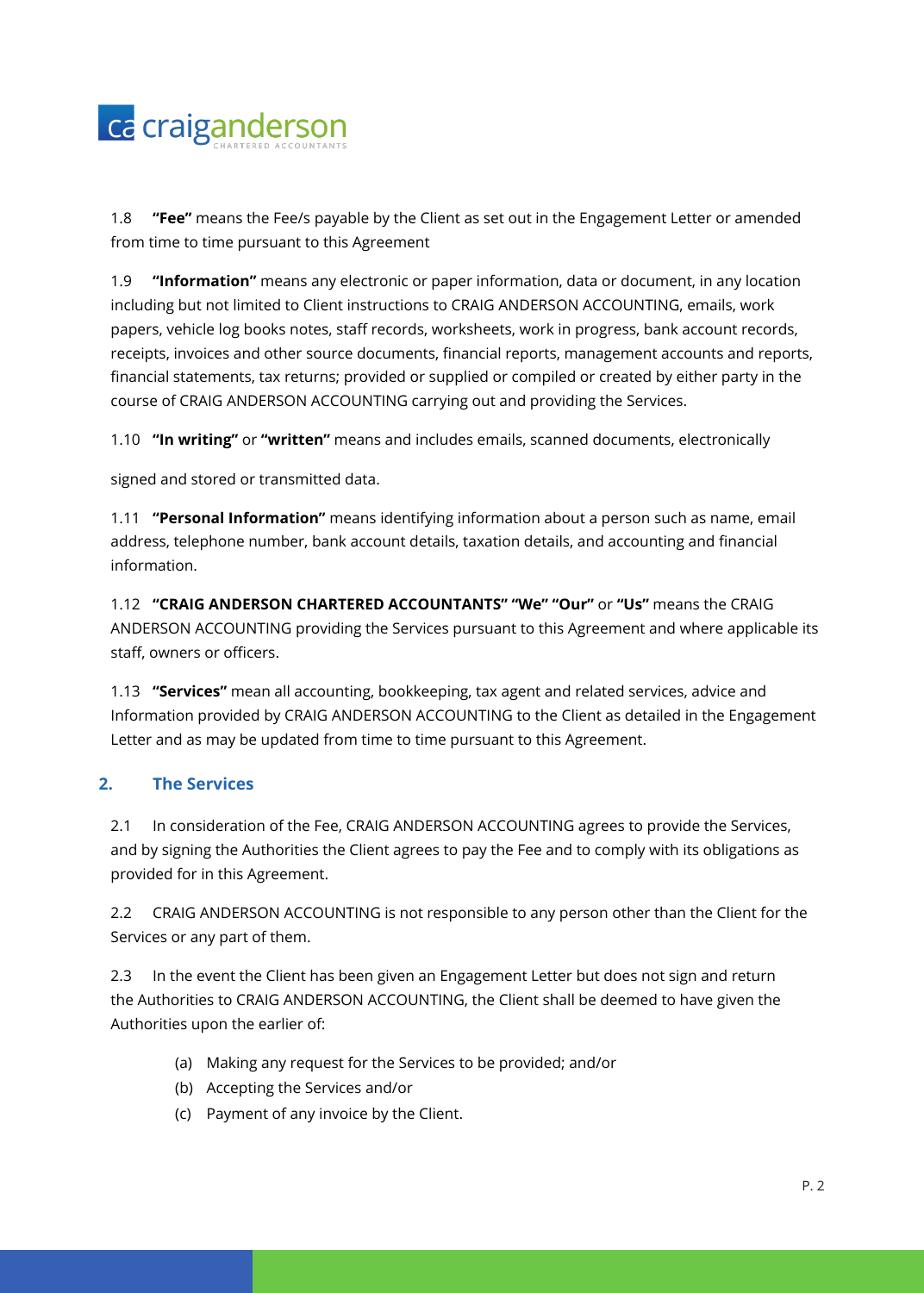

2.4 The person signing the Authorisations or instructing CRAIG ANDERSON ACCOUNTING warrants that they have full authority to sign on behalf of and bind the primary Client and all members of the Associated Persons.

2.5 You may request, and We may offer additional or new Services at any time. Any resulting change must be agreed in writing and an amended Fee may apply.

2.6 Not withstanding paragraph 2.4, We are not obliged to identify or offer additional or new Services, or to offer or provide advice or carry out work that is not part of the defined Services, even if We know it might be applicable to You.

2.7 We may use staff or subcontractors, delegate and/or assign all or any part of Our rights and/or obligations under this Agreement at any time.

2.8 CRAIG ANDERSON ACCOUNTING may, acting solely as an agent on behalf of the Client, obtain quotes and prices from third- party Consultants, and may subsequently engage such Consultants. Where CRAIG ANDERSON ACCOUNTING engages third-party Consultants on behalf of the Client, the following shall apply:

- (a) CRAIG ANDERSON ACCOUNTING shall be entitled to enter into contracts with such Consultants in the name of the Client;
- (b) the Client shall be responsible for all payments to such contractors;

(c) where CRAIG ANDERSON ACCOUNTING makes payment of the Consultants account on behalf of the Client, the Client shall reimburse CRAIG ANDERSON ACCOUNTING for the payment of such account, together with an account-handling fee, as per CRAIG ANDERSON ACCOUNTING's specified payment terms.

2.9 Any dates given for delivery or completion of Services are an estimate only. CRAIG ANDERSON ACCOUNTING will use its reasonable endeavours to achieve delivery of the Services within time frames or dates requested by the Client, but no warranty is given that the Services will be completed or available by any date estimated or required by the Client or a third party organisation.

2.10 Unless CRAIG ANDERSON ACCOUNTING gives the Client prior written consent, Our advice and any financial statements, tax returns, correspondence, accounts, reports or reviews supplied by us as part of the Services are for the Client's use only, must not be used or disclosed by the Client for any purpose other than the purpose We supplied them for; not referred to or relied upon in any application, statement, claim or proceeding; or relied on if given as oral advice or in draft.

2.11 We do not provide audited Financial Statements, all of which will be marked as unaudited. We will attach a written disclaimer to all Financial Statements recording that We have only compiled information supplied by the Client and that We have not verified, audited, or reviewed the accuracy of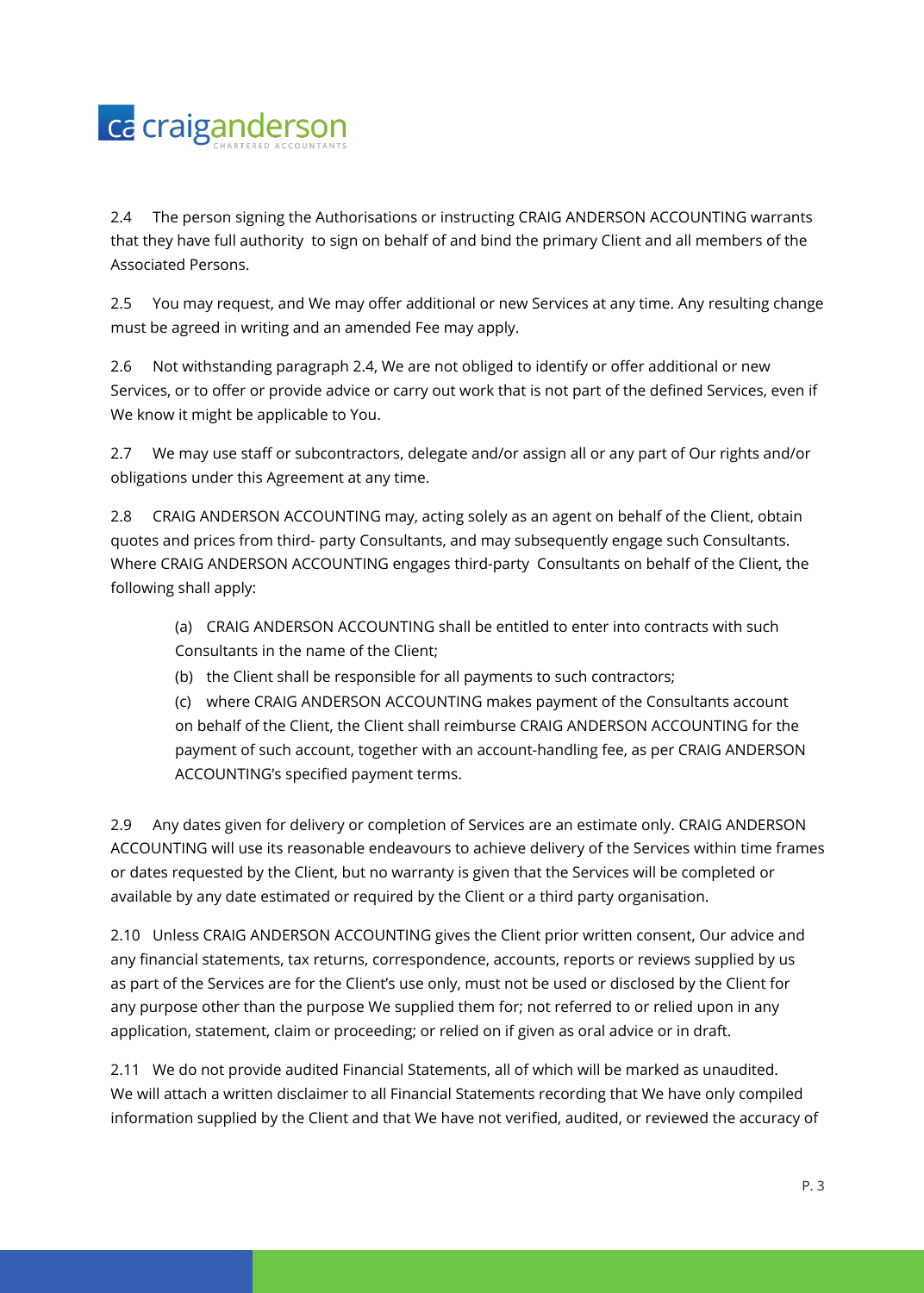

information supplied and that We have no liability for lack of accuracy or completeness in the financial statements. You must attach a copy of Our disclaimer to any copy of Financial Statements You supply to third parties for any purpose.

2.12 If You do not provide Information or feedback or approval necessary for us to provide the Services, or are overdue with any payment by 7 or more days that We may suspend Our work including delaying filing of any IRD or other return or report.

2.13 If We have agreed to provide captured activities to You covered by AML, We will not carry out any work until We have completed Our AML obligations; We may charge You a reasonable fee for Our AML due diligence and ongoing compliance relevant to You; and You agree to strictly comply with all Our AML requirements, including:

- (a) Providing all necessary information and authorities for us to carry out verification of identity and appropriate customer due diligence on the Client and all Associated Persons and other persons covered by the AML Act;
- (b) Our ongoing customer due diligence and monitoring of Your transactions and activities;
- (c) Compliance with all AML laws and regulations in New Zealand and where applicable, internationally;

(d) Acting with full transparency and honesty in all aspects of dealing with Us pursuant to this Agreement; not withholding, falsifying or altering any Information; not doing anything else that could negatively impact on Our business or the reputation of the CRAIG ANDERSON ACCOUNTING trademarks or cause Us any loss, damages or liability.

2.14 Electronic signatures shall be deemed to be accepted by either party providing that the parties have complied with Section 226 of the Contract and Commercial Law Act 2017 or any other applicable provisions of that Act or any Regulations referred to in that Act.

# **3. Fees and Payment**

3.1 The Client shall pay the Fees and any other costs or charges related to the Services provided for herein.

3.2 GST Invoices will be issued to the primary Client for Services provided to the Client and any Associated Persons at the frequency specified in the Engagement Letter.

3.3 Payment of all amounts under this Agreement must be made by direct credit in cleared funds, without deduction or set off to Our nominated bank account upon receipt of invoice or the due date stated on the invoice if different.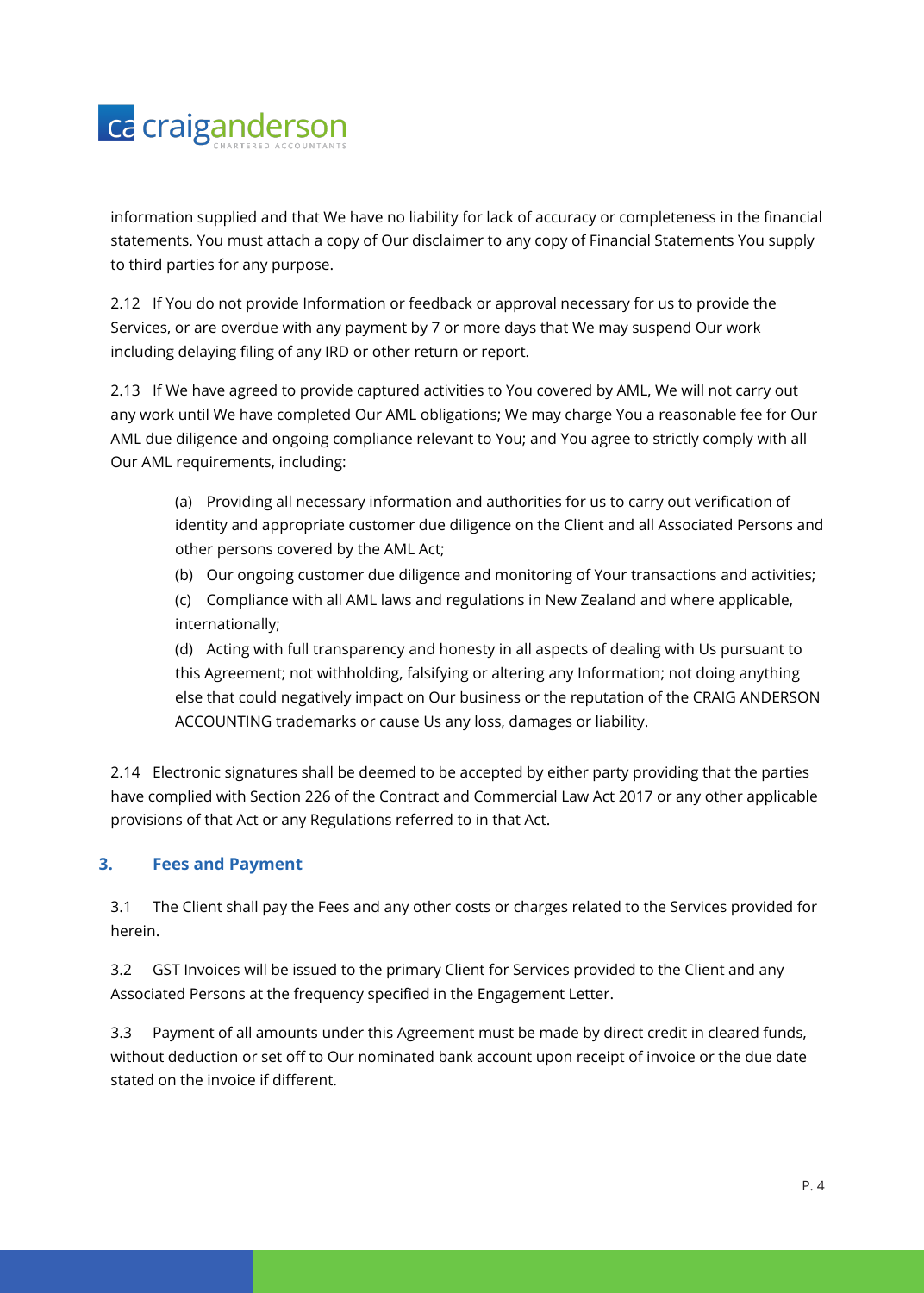

3.4 Cheques and cash are not accepted forms of payment unless specifically agreed to by us.

3.5 The Fees from the commencement of this Agreement shall be the Fee quoted in the Engagement Letter.

- (a) The Fees may be reviewed and updated by Us:
	- i) annually after assessing the work required for the year ahead;
	- ii) at any time due to circumstances outside Our reasonable control, for example but not limited to changes in legal, accounting or taxation compliance requirements; material increases by Our suppliers and/or during or following a Force Majeure event that directly affect Our costs of supplying the Services; iii) at any time if You require a change in the level, type or complexity of the Services.
- (b) We will notify You at least one month before making any changes to the Fees under paragraphs (a)i)or (a)ii).

3.6 The Client, all Associated Persons, and any other owners, officers, and trustees of the Client are jointly and severally responsible to us for the Client's payments under this Agreement.

3.7 If any payment is not made by the Client on the due date We may suspend the Services and/or:

(a) We may charge interest at 2% per calendar month on the overdue amount from the due date until payment is received, accrued on a daily basis, including after entry of any judgement for recovery of such payment.

(b) The Client shall pay actual costs incurred by or on behalf of us in pursuing, collecting or enforcing payment.

(c) If any payment is overdue by more than 14 days, or if the Client is repeatedly late in making payments that We may cancel this Agreement on one month's notice.

(d) We may demand and pursue payment from all or any person described in clause 3.6

(e) During any period of suspension, and pending cancellation of this Agreement for any reason, Fees that would normally have been payable under this Agreement shall continue to be payable.

3.8 If the Client is acquiring Services for the purposes of a trade or business, the Client acknowledges that the provisions of the Consumer Guarantees Act 1993 do not apply to the provision of Services by CRAIG ANDERSON ACCOUNTING to the Client.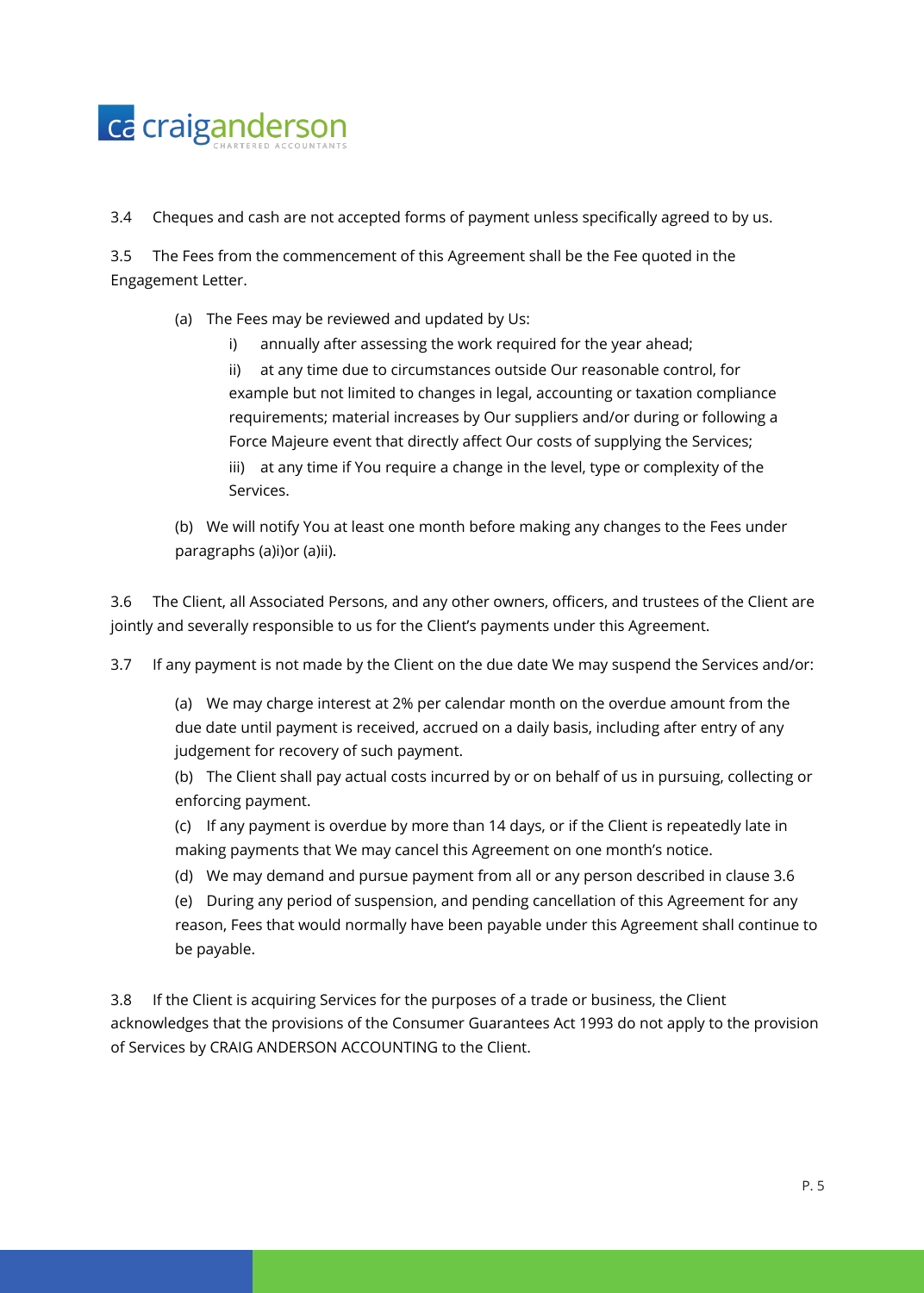

### **4. Client Responsibilities**

4.1 In delivering the Services, We will rely on Information supplied by You (or sourced on Your behalf from third parties). We do not conduct any review, audit or verification of the Information or attempt to detect any irregularity, non-compliance fraud or error; or assess Your solvency, while undertaking the Services. Therefore, You must provide us with all Information We request by the required dates, ensure that all Information You provide is complete, true and correct, lawfully compliant and not misleading and immediately update Us of any changes, errors or other matters You become aware of relating to Your situation, requirements or the Information.

4.2 The Client shall give CRAIG ANDERSON ACCOUNTING not less than fourteen (14) days prior written notice of any proposed change of ownership of the Client and/or any other change in the Client's details (including but not limited to, changes in the Client's name, address and contact phone or fax number/s, change of trustees or business practice). The Client shall be liable for any loss incurred by CRAIG ANDERSON ACCOUNTING as a result of the Client's failure to comply with this clause.

4.3 You are responsible for checking and confirming the accuracy, correctness, and completeness before accepting, approving or signing off draft and final versions of Our work or IRD or ACC assessments, determinations or statements of account.

4.4 We have no liability for any errors or omissions that are based on Information supplied by You that We have relied on, or where You have checked and accepted, approved or signed off Our work or third party material.

4.5 You are fully responsible for meeting Your company and tax obligations and payments by the required dates, retention of records and other legal requirements; and have sole liability for any liability, penalties or interest that are imposed against You for any reason by IRD, ACC or any other authority or organisation.

4.6 The Client must not copy or use any CRAIG ANDERSON ACCOUNTING template, Information or intellectual property for their own use or benefit other than strictly for the purposes of this Agreement.

4.7 You fully indemnify CRAIG ANDERSON ACCOUNTING as the case may be against actual costs, loss, any claim, damages or liability incurred, due to any Client breach, act or omission in connection with this Agreement or the Services.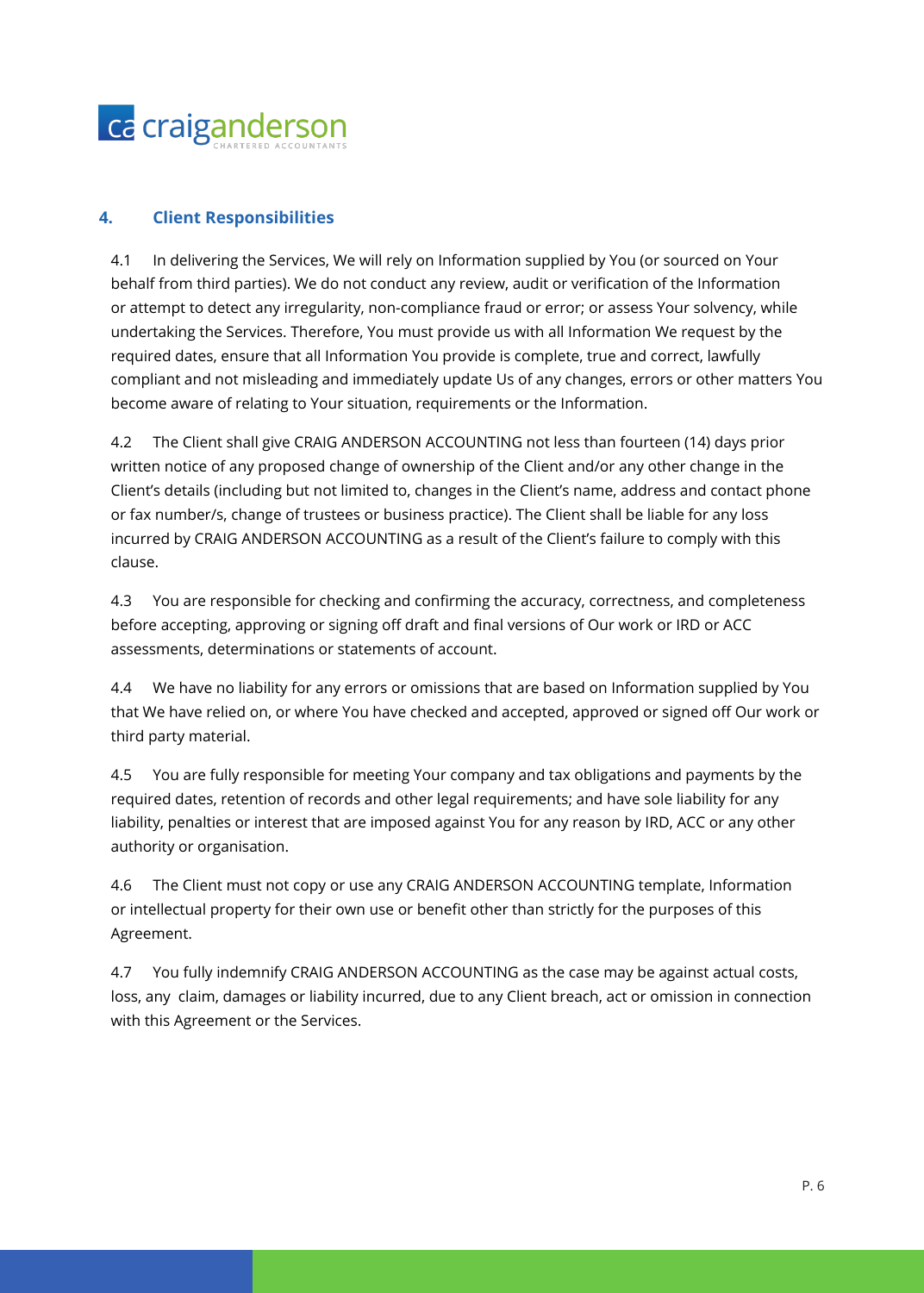

# **5. Information, Software and Data Services**

5.1 We utilise Xero and other accounting and business management software, programs and services ("Software and Data Services") to receive, process, store and interpret Client data, to produce reports and returns for Clients and for filing with third party agencies such as IRD and the Companies Office.

5.1 You will subscribe as a user through CRAIG ANDERSON ACCOUNTING to Software and Data Services as We consider necessary to enable us to deliver the Services. Subscriptions or user fees for Software and Data Services that are not included in Our Fee are payable by You.

5.2 If this Agreement is cancelled during a Software and Data Services subscription that cannot be cancelled at the same time, You must pay any suppliers' fees until the end of the unexpired period of the subscription or any early cancellation fee.

5.3 We do not warrant that use of any Software and Data Services will be uninterrupted or error free. We shall not be liable for any interruption or delay or inaccuracy of Our Services due to failure or loss of access to Software and Data Services.

5.4 You must comply with all Software and Data Services user and subscriber terms. You are solely responsible for correctly using, protecting and keeping secure all Your passwords, codes and authorisation keys.

5.5 You authorise us to send, receive, copy, upload, download, store, disclose and process Your Information electronically and / or in hard copy as We consider necessary to enable us to supply the Services. This may include:

(a) Information on our computers, mobile devices, servers, and / or on servers and devices owned or controlled by Software and Data Services suppliers; and /or on servers owned by independent server (cloud) hosting organisations; all of which may be located within or outside New Zealand.

(b) Us or Software and Data Services having direct access to Your accounting software subscription and bank accounts to view and copy financial information necessary for producing accounting and tax reports and records.

(c) Collection of Information we require from banks, other financial institutions, IRD, other entities or people including for any credit check or AML due diligence We carry out on You.

5.6 We shall take reasonable and practicable steps and precautions to back up and protect the confidentiality, privacy and security of all Information received, transmitted, processed or stored by Us or by a third party on Our behalf. However You accept that storage, processing and transmission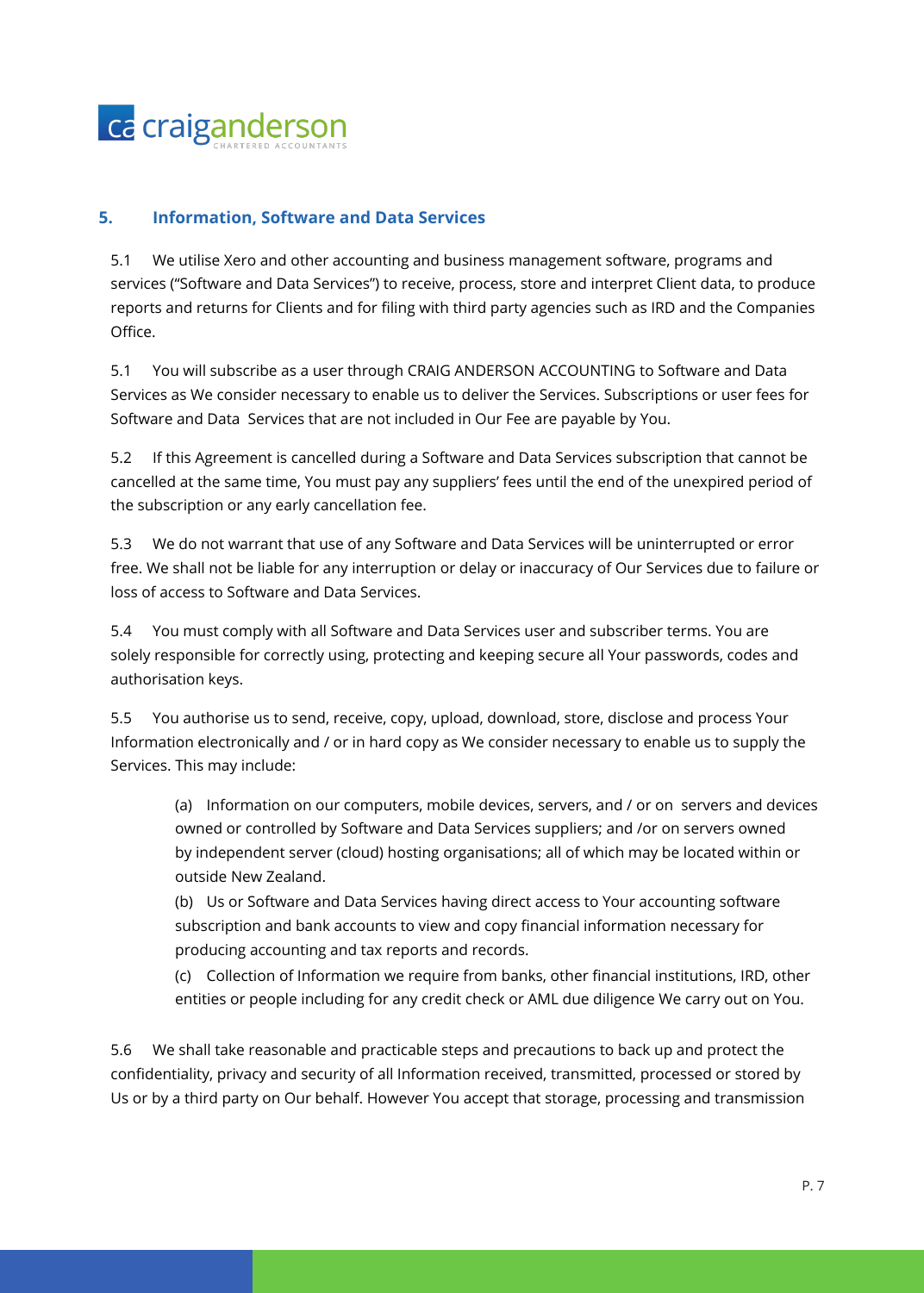

of information whether electronically, or in hard copy involves inherent risks of accidental or unauthorised loss or corruption, interception or hacking by third parties, modification or disclosure that cannot be completely excluded regardless of the precautions and steps We take, and We will not be liable for any loss or damage or unauthorised use of Information. The Client must keep copies or backups of all Information supplied to, or by Us.

# **6. End of Agreement**

6.1 The Client may cancel this Agreement at any time for any reason by providing at least 30 days written notice to CRAIG ANDERSON ACCOUNTING; and the parties may cancel by mutual agreement at any time, on 30 days' notice. The Agreement shall end and the Services shall cease on expiry of the notice period unless otherwise agreed.

6.2 CRAIG ANDERSON ACCOUNTING may cancel this Agreement and cease providing the Services immediately:

- (a) Pursuant to clause 3.7(c)
- (b) If the Client has breached any other obligation under this Agreement, and the breach has not been remedied after written request to remedy within 7 days;

(c) If the Client does not comply with any AML requirement; or provides false or misleading Information; or acts in a way that is fraudulent or misleading or could cause harm to the reputation of CRAIG ANDERSON ACCOUNTING if this Agreement continued;

6.3 Cancellation of the Agreement shall not affect accrued rights, claims and/or liabilities or surviving obligations of either party to the Agreement. However, CRAIG ANDERSON ACCOUNTING will not be liable to the Client for any cost, loss or damage suffered by the Client or any third party due to cancellation of this Agreement.

6.4 Upon cancellation all amounts owing to CRAIG ANDERSON ACCOUNTING shall become immediately payable including for work in progress or completed as at the date of cancellation that has not been invoiced, whether or not that work is finished or able to be used by the Client.

6.5 No payment made by the Client for any period shall be refundable if this Agreement is cancelled pursuant to clause 6.2.

6.6 If the Services are cancelled for any reason You must pay us all amounts due or accrued as at the date of cancellation

6.7 Subject to Our obligations to provide information pursuant to the Privacy Act 2020, and without prejudice to any other right or remedy We have; upon cancellation of this Agreement or at any time prior, We may retain possession of all or any Information and postpone transfer of the Clients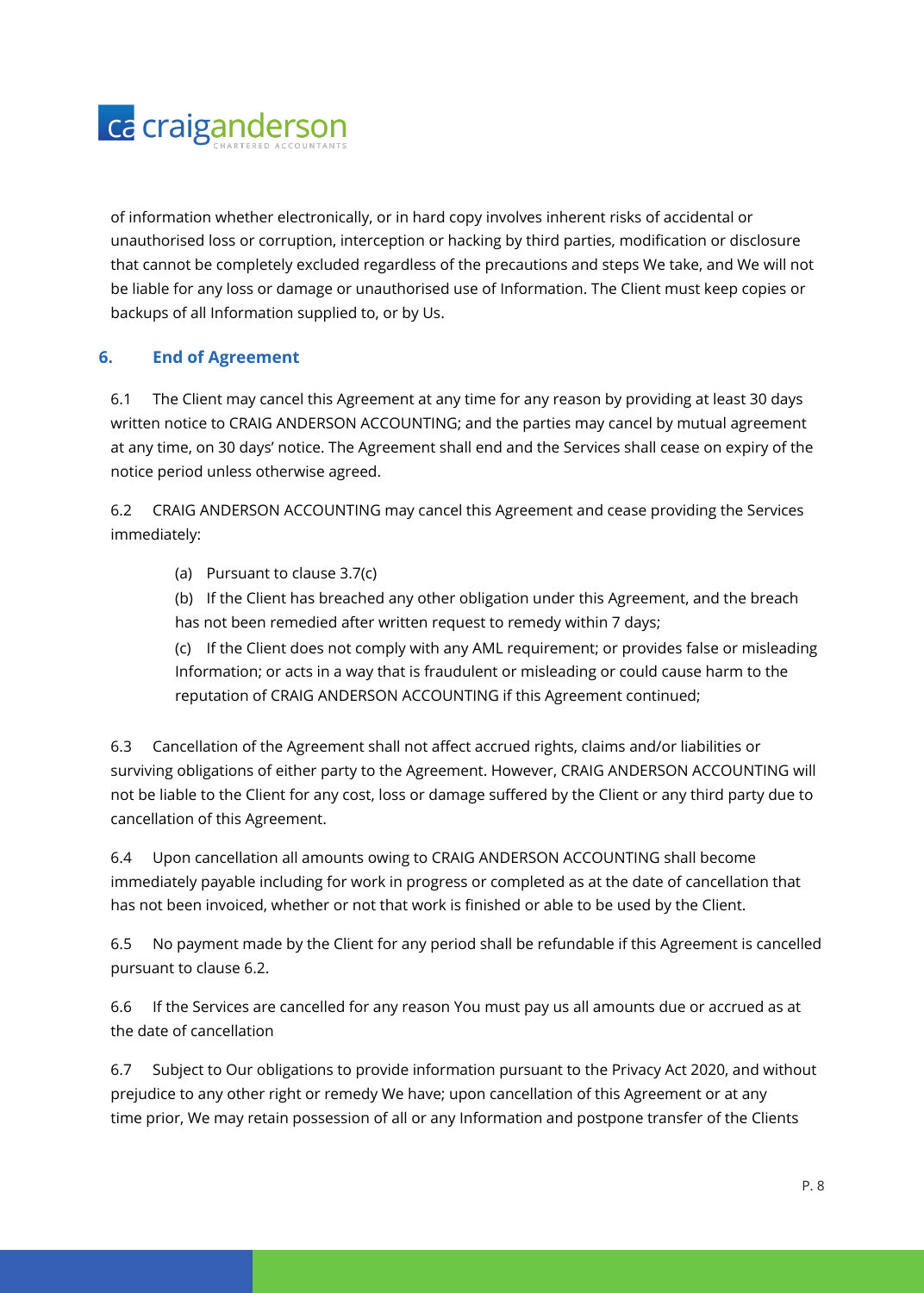

Software and Data Services accounts or subscriptions until all amounts due under this Agreement have been paid in full.

# **7. Warranty and Exclusion of Liability**

7.1 Our warranty to You is that We will carry out the Services for the Fee in a timely manner using reasonable skill and care and comply with Our specific obligations under this Agreement.

7.2 We are not liable for the consequences of any error, omission, delay or failure in the Services where You have not complied with Your responsibilities or obligations, or are liable pursuant to this Agreement; or for any loss, cost, liability or claim You may suffer due to any suspension of the Services.

7.3 Our sole liability, and the only remedy available to You or any other person shall be limited to, at our option one of the following:

- (a) Us or Our nominee re-supplying the applicable Services at no further cost to You; or
- (b) Us refunding the amount You paid for the Services; or

(c) payment to You or another supplier of an amount that does not exceed Our Fee for Our work to be reviewed and /or redone.

7.4 To the maximum extent permitted by law,

- (a) all and any contractual or legislative warranties and guarantees, and
- (b) liability for any indirect or consequential or tortious loss including loss of profit
- (c) that could be implied into this Agreement or imposed upon Us in relation to the supply

of the Services, in any jurisdiction are excluded.

7.5 Notwithstanding anything else in this Agreement or at law, if We have any liability to You whatsoever, the total amount We shall be liable for in any one, or series of claims shall not exceed the amount paid by You for the Services in the 12 months prior to the date of claim.

# **8. Confidential Information**

8.1 Both the Client and CRAIG ANDERSON ACCOUNTING agree not to use, copy, or disclose to any third party each other's Confidential Information unless authorised in writing, or strictly as necessary for the purpose of supplying the Services, or required by law.

(a) We collect, store and use Personal Information about Clients, (including their owners, directors and officers where the Client is not an individual person) as necessary to provide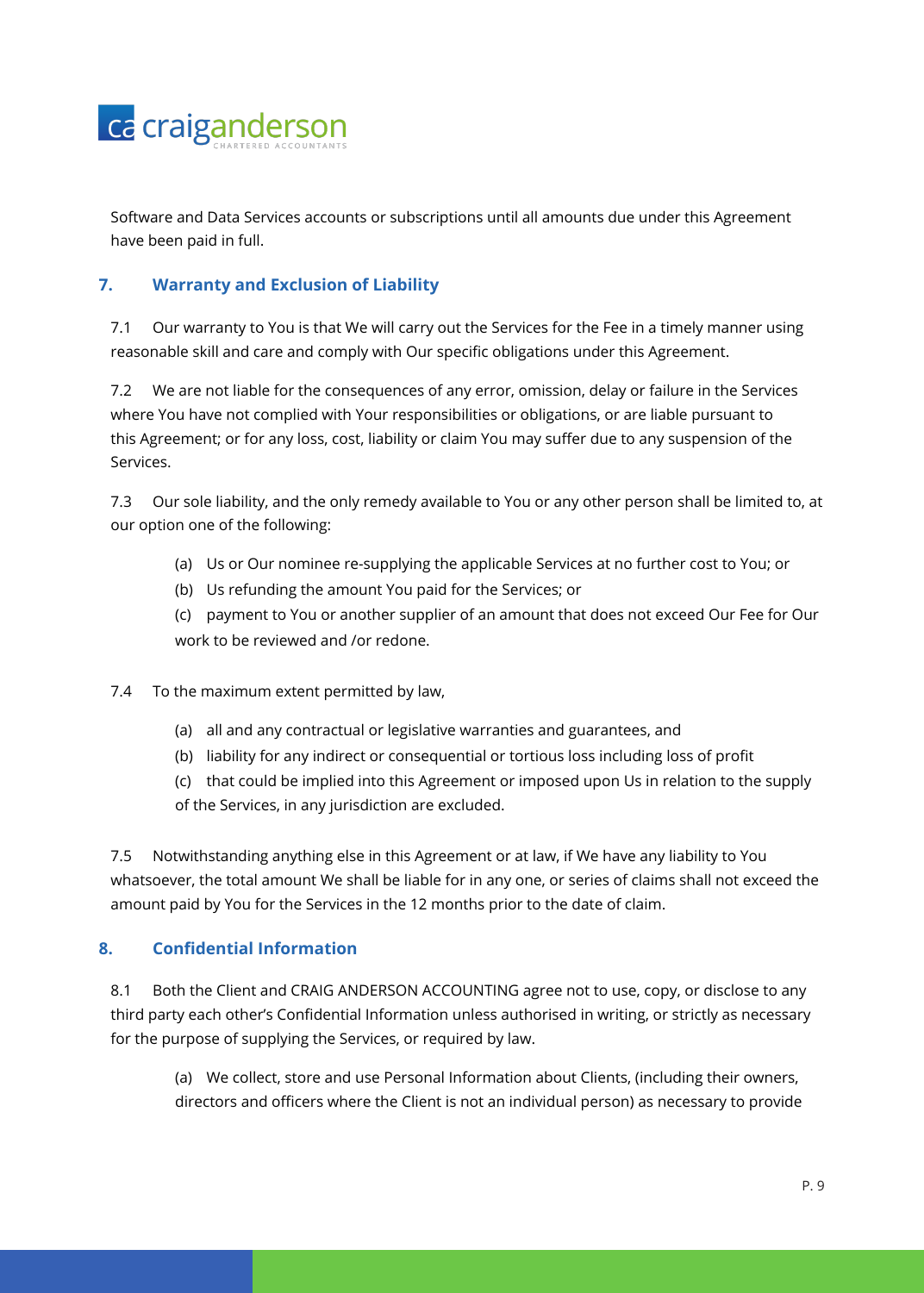

the Services, including complying with Our AML duties (if applicable). (b) You may request access to all personal information We hold and ask for corrections if necessary.

# **9. Privacy Policy**

9.1 All emails, documents, images or other recorded information held or used by CRAIG ANDERSON ACCOUNTING is Personal Information as defined and referred to in clause 9.3 and therefore considered confidential. CRAIG ANDERSON ACCOUNTING acknowledges its obligation in relation to the handling, use, disclosure and processing of Personal Information pursuant to the Privacy Act 2020 ("the Act") including Part II of the OECD Guidelines and as set out in Schedule 5A of the Act and any statutory requirements where relevant in a European Economic Area "EEA" under the EU Data Privacy Laws (including the General Data Protection Regulation "GDPR") (collectively, "EU Data Privacy Laws"). CRAIG ANDERSON ACCOUNTING acknowledges that in the event it becomes aware of any data breaches and/or disclosure of the Client's Personal Information, held by CRAIG ANDERSON ACCOUNTING that may result in serious harm to the Client, CRAIG ANDERSON ACCOUNTING will notify the Client in accordance with the Act and/or the GDPR. Any release of such personal information must be in accordance with the Act and the GDPR (where relevant) and must be approved by the Client by written consent, unless subject to an operation of law.

9.2 Notwithstanding clause 9.3, privacy limitations will extend to CRAIG ANDERSON ACCOUNTING in respect of Cookies where the Client utilises CRAIG ANDERSON ACCOUNTING's website to make enquiries. CRAIG ANDERSON ACCOUNTING agrees to display reference to such Cookies and/or similar tracking technologies, such as pixels and web beacons (if applicable), such technology allows the collection of Personal Information such as the Client's:

- (a) IP address, browser, email client type and other similar details.
- (b) tracking website usage and traffic; and
- (c) reports are available to CRAIG ANDERSON ACCOUNTING when CRAIG ANDERSON ACCOUNTING sends an email to the Client, so CRAIG ANDERSON ACCOUNTING may collect and review that information ("collectively Personal Information")

If the Client consents to CRAIG ANDERSON ACCOUNTING 's use of Cookies on CRAIG ANDERSON ACCOUNTING's website and later wishes to withdraw that consent, the Client may manage and control CRAIG ANDERSON ACCOUNTING's privacy controls via the Client's web browser, including removing Cookies by deleting them from the browser history when exiting the site.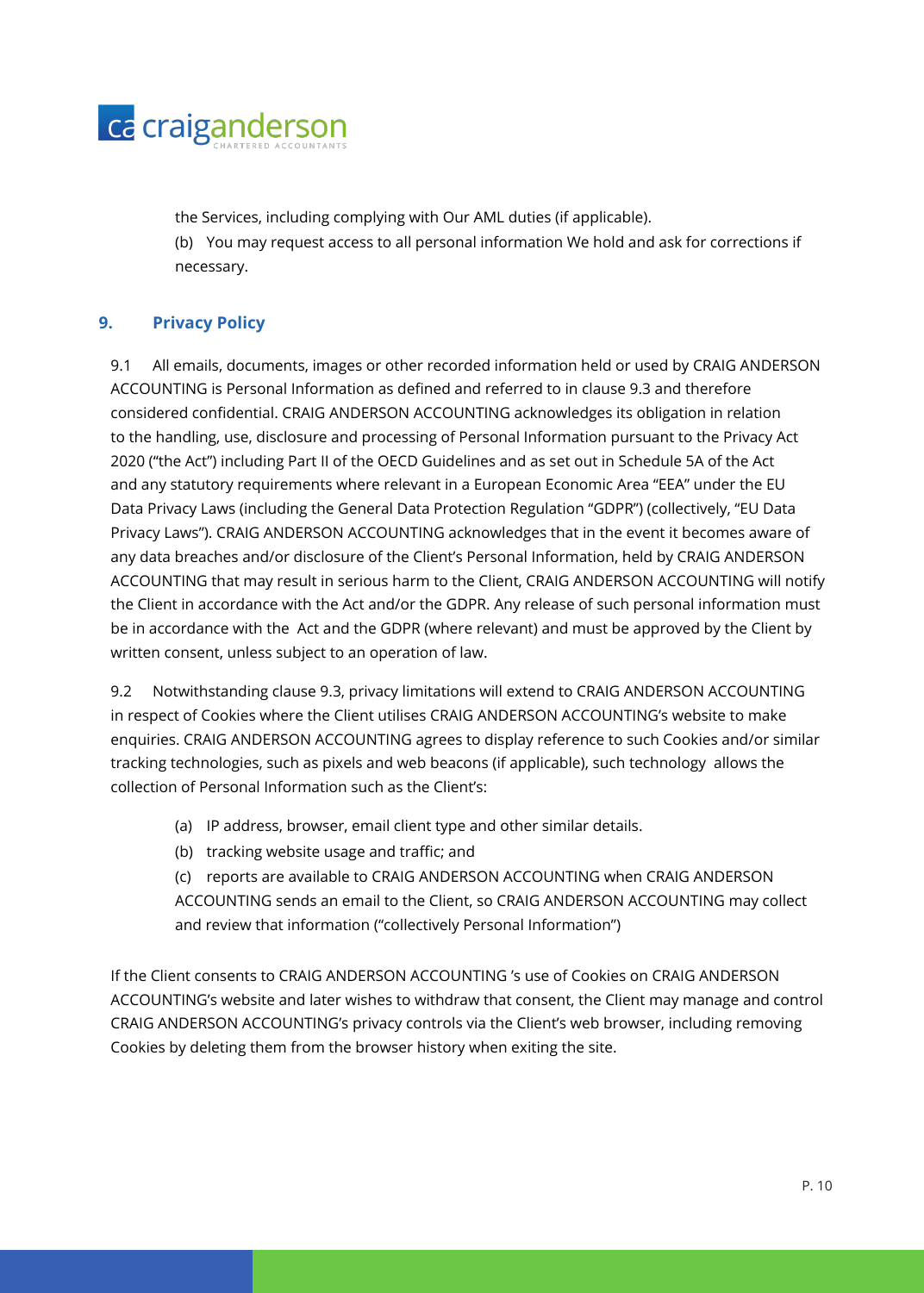

9.3 The Client authorises CRAIG ANDERSON ACCOUNTING or CRAIG ANDERSON ACCOUNTING's agent to:

- (a) access, collect, retain and use any information about the Client;
	- i) (including, name, address, D.O.B, occupation, driver's license details, electronic contact (email, Facebook or Twitter details), medical insurance details or next of kin and other contact information (where applicable), previous credit applications, credit history or any overdue fines balance information held by the Ministry of Justice) for the purpose of assessing the Client's creditworthiness; or
		- ii) for the purpose of marketing products and services to the Client.

(b) disclose information about the Client, whether collected by CRAIG ANDERSON ACCOUNTING from the Client directly or obtained by CRAIG ANDERSON ACCOUNTING from any other source, to any other credit provider or any credit reporting agency for the purposes of providing or obtaining a credit reference, debt collection or notifying a default by the Client.

9.4 Where the Client is an individual the authorities under clause 8.1 are authorities or consents for the purposes of the Privacy Act 2020.

9.5 The Client shall have the right to request (by e-mail) from CRAIG ANDERSON ACCOUNTING, a copy of the Personal Information about the Client retained by CRAIG ANDERSON ACCOUNTING and the right to request that CRAIG ANDERSON ACCOUNTING correct any incorrect Personal Information.

9.6 CRAIG ANDERSON ACCOUNTING will destroy Personal Information upon the Client's request (by e-mail) or if it is no longer required unless it is required in order to fulfil the obligations of this Agreement or is required to be maintained and/or stored in accordance with the law.

9.7 The Client can make a privacy complaint by contacting CRAIG ANDERSON ACCOUNTING at marina@caca.co.nz, CRAIG ANDERSON ACCOUNTING will acknowledge receipt of a complaint within 7 days of receipt and will take all reasonable steps to give a response to the complaint within 21 days of receipt. If the Client is not satisfied with the response provided, the Client can make a complaint to the Privacy Commissioner at http://www.privacy.org.nz.

#### **10. Lien**

10.1 Where the Client has left any of the Client's documentation with CRAIG ANDERSON ACCOUNTING for CRAIG ANDERSON ACCOUNTING to provide any Services in relation to that documentation and CRAIG ANDERSON ACCOUNTING has not received or been tendered the whole of the Fee, or the payment has been dishonoured, CRAIG ANDERSON ACCOUNTING shall have: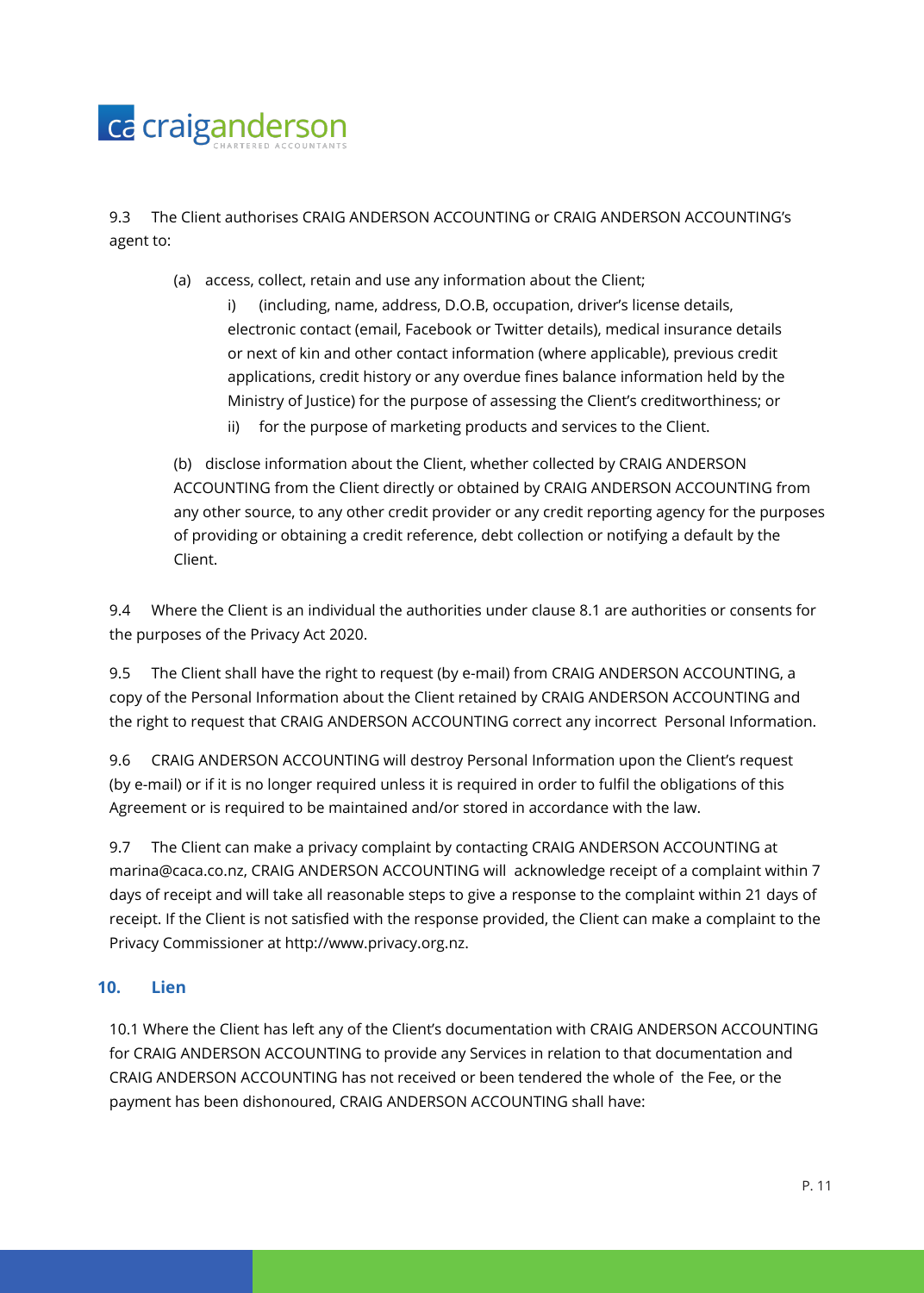

(a) a lien on the documentation; and

(b) the right to retain the documentation whilst CRAIG ANDERSON ACCOUNTING is in possession of the documentation until such time as payment has been made in full; and (c) the lien of CRAIG ANDERSON ACCOUNTING shall continue despite the commencement

of proceedings, or judgment for the Fee having been obtained; and

(d) CRAIG ANDERSON ACCOUNTING shall be under no obligation to release the documentation to the Client if the Client is in default of payment except as may be required by any law or statute.

#### **11. Trusts**

11.1 If the Client at any time upon or subsequent to entering in to the Agreement is acting in the capacity of trustee of any trust ("Trust") then whether or not CRAIG ANDERSON ACCOUNTING may have notice of the Trust, the Client covenants with CRAIG ANDERSON ACCOUNTING as follows:

(a) the Agreement extends to all rights of indemnity which the Client now or subsequently may have against the Trust and the trust fund.

(b) the Client has full and complete power and authority under the Trust to enter into the Agreement and the provisions of the Trust do not purport to exclude or take away the right of indemnity of the Client against the Trust or the trust fund. The Client will not release the right of indemnity or commit any breach of trust or be a party to any other action which might prejudice that right of indemnity.

(c) the Client will not without consent in writing of CRAIG ANDERSON ACCOUNTING (CRAIG ANDERSON ACCOUNTING will not unreasonably withhold consent), cause, permit, or suffer to happen any of the following events:

- i) the removal, replacement or retirement of the Client as trustee of the Trust.
- ii) any alteration to or variation of the terms of the Trust.
- iii) any advancement or distribution of capital of the Trust; or
- iv) any resettlement of the trust property.

#### **12. General**

12.1 These Terms will apply to all work We do for You and prevail over any prior representation or understanding between the parties. The Terms may be updated from time to time. The current version of the Terms will always be the CRAIG ANDERSON ACCOUNTING Website version and You should check regularly to view the latest version. Your ongoing use of CRAIG ANDERSON ACCOUNTING Services indicates Your ongoing acceptance of the current and any updated Terms.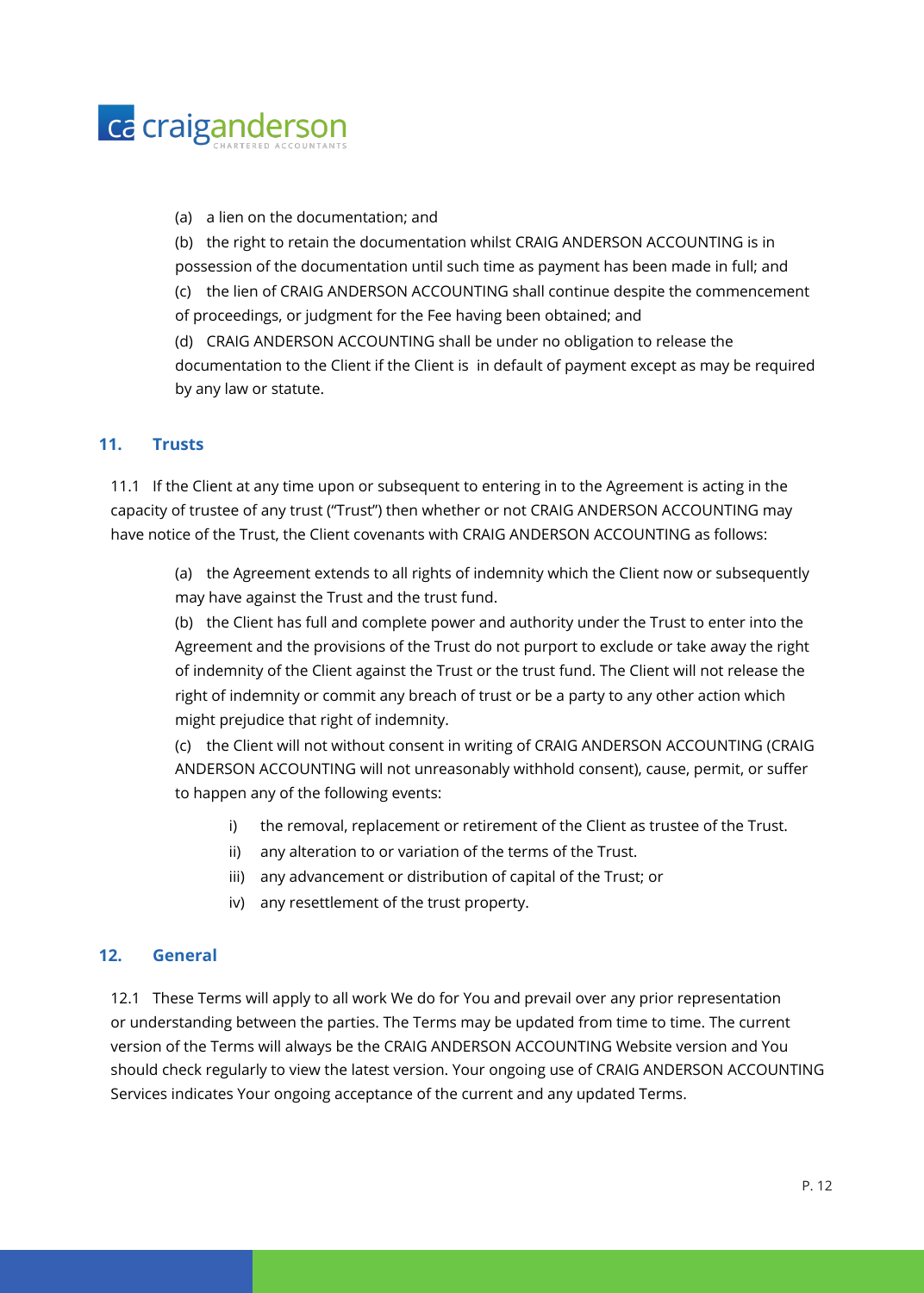

12.2 Failure by a party to enforce any provision of these Terms shall not be treated as a waiver of that provision, nor shall it affect that party's right to subsequently enforce that provision.

12.3 If any provision of these Terms is held to be invalid, or unenforceable the remaining provisions shall not be affected.

12.4 You confirm that You are acquiring the Services for the purposes of a business or activity that is owned and operated in New Zealand and/or by New Zealand tax residents; and that You are not subject to the laws or tax requirements of any other jurisdiction that has not been disclosed to us.

12.5 Neither party shall be liable for any default or delay due to any act of God, war, terrorism, industrial action, fire, flood, storm, national or global pandemics and/or the implementation of regulation, directions, rules or measures being enforced by Governments or embargo, including, but not limited to, any Government imposed border lockdowns, or other unforeseen event affecting more than the parties, beyond the reasonable control of either party ("Force Majeure").

12.6 The Client agrees that during the term of the Agreement and for a period of six (6) months following the termination of the Agreement for any reason, the Client will not:

(a) attempt to encourage or persuade any Consultants, employee or consultant of CRAIG ANDERSON ACCOUNTING to terminate their contract or employment with CRAIG ANDERSON ACCOUNTING; and

(b) the Client acknowledges that the restraints are fair and reasonable for the proper preservation of the goodwill of the business of CRAIG ANDERSON ACCOUNTING.

12.7 Notices. All notices and other communications required or permitted under this Agreement shall be in writing and shall be delivered personally, or sent by tracked post within New Zealand, or sent by email to the addresses set out in the engagement contract (or at such other address for a party as shall be specified by the Client.) Any such notice shall be deemed delivered personally, or at the time recorded if by tracked post, or if sent by email transmission one hour after sending or on the next following business day if sent after 4pm on any day, provided that the sender does not receive notification of failed delivery or transmission.

# **13. Dispute Resolution**

13.1 In the event of any claim, complaint, disagreement, or dispute between the parties in connection with the Services or this Agreement ("Dispute"), the party raising the Dispute must give notice in writing to the other party of the details of the Dispute and what they seek as resolution of the Dispute. On receipt of a notice of Dispute, both parties will discuss and attempt to resolve the Dispute directly in the first instance.